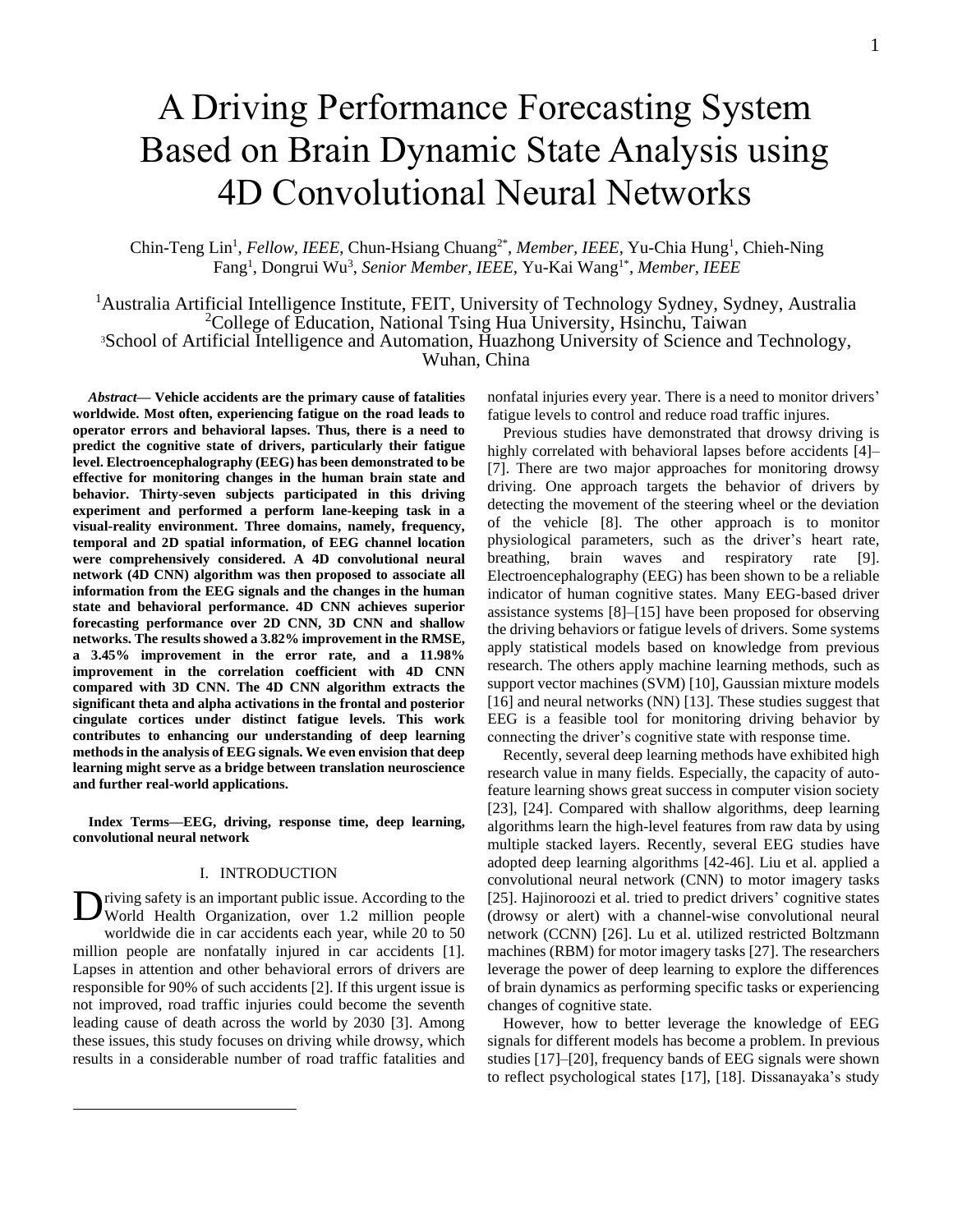showed that the power of the alpha band increased when the participants were drowsy [19]. Temporal information is also essential in the EEG analysis; connections of adjacent timeframes represent a trend in brain dynamic states [21]. Spatial information from EEG channels has received attention in recent studies. Studies have shown that the cognitive workload is strongly connected with the frontal and parietal lobes [35], [38]. In Hooi's study, EEG signals were converted into a topographical image (topo-image), which is one method used to combine the electrode positions into an EEG readout [22]. Previous studies [40], [41] showed various techniques for processing multidimension data for cognitive workload assessment. Another approach for simultaneously processing multi-information is 3D CNN [23]. In 2013, a 3D CNN algorithm was proposed to process video data [23], [33]. These studies performed three-dimensional convolution and effectively extracted motion features embedded in the spatial and temporal domains. The performance of 3D CNN is promising over many applications.

To better use the knowledge from the three domains, a CNNbased deep learning algorithm named 4D CNN was applied to predict fatigue levels during a driving task. The strategy used for the utilization of spatial information as a topo-image in the analysis helps narrow down the position of significant features in the brain-lobe view. Temporal information is also preserved for tracking the signal trends. With this advantage, we are able to monitor the activated brain area over time. In this study, response times (RTs) were recorded to evaluate the cognitive performance of drivers, and the system took 6-second baseline EEG signals as the input data to predict the RTs.

#### II. MATERIALS AND METHODS

## A. *Experimental Design*

The data used in this study were recorded at the Brain Research Center (BRC), National Chiao Tung University (NCTU), Hsinchu, Taiwan. The experimental task was lanekeeping. The experiment was conducted in a 360-degree **(a)**



Figure 1: Experimental environment: (a) a 360-degree virtual-reality lab with a motion platform in BRC, NCTU. (b) The experimental setup: the computer used for recording can synchronize all response and brain dynamics from the participants and the relevant events from the experimental scenario and thus detects the responses of the participants.

virtual-reality laboratory with a motion platform using a response-detecting steering wheel (Fig. 1), which simulates the real-world driving environment [11], [28]. The vehicle in the experiment was set at 100 km/h on a four-lane road at night. The vehicle deviated randomly from the position at the center of the cruising lane  $(3<sup>rd</sup>$  lane, as shown in Fig. 2). The participants were asked to drive the vehicle back to the center of the lane using the steel wheel as soon as possible when the participant became aware of the deviation. There was one resting period between two continuous trials, and this period was one random number from 7 to 12 seconds to avoid



Figure 2: Experimental scenario in this study. The cruising car randomly drifted to the left (2<sup>nd</sup>) or right (4<sup>th</sup>) lane, and the participants were asked to control the car back to the cruising (3<sup>rd</sup>) lane. We used 6-second EEG data before the event onset (baseline, marked by bold green lines) as the input data for 4D CNN, and the period between the event onset and the response onset was defined as the response time. The period between two continuous trials was approximately 7 to 12 seconds.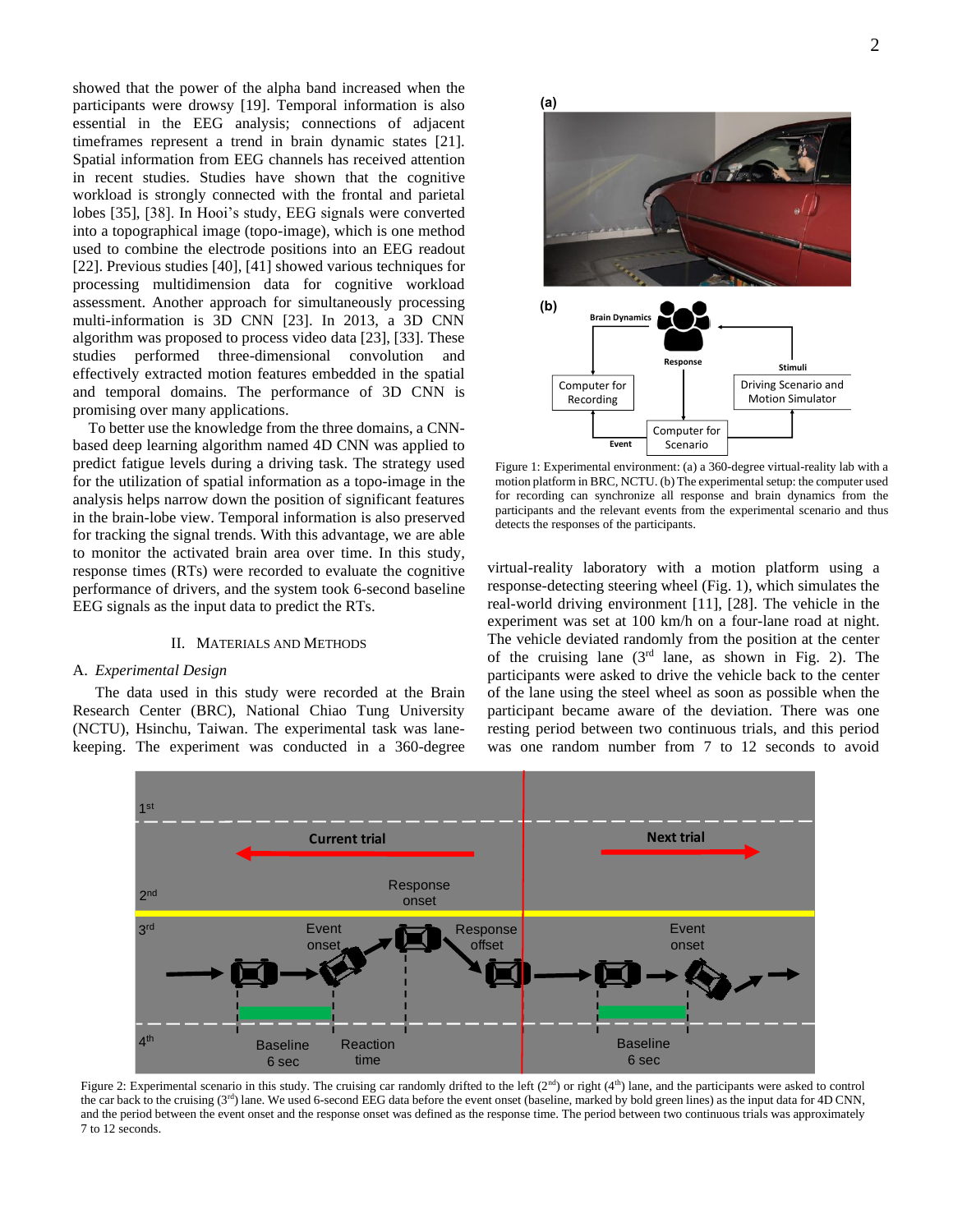

Figure 3: Structure of data pre-processing and feature extraction in the 4D CNN algorithm. For each trial, the re-sampling, bandpass filter and noise removal were adopted to the 6-second EEG baseline. FFT was then applied to translate the frequency information. Each of the 2D topo-images included the frequency power of 30 EEG channels in a single timeframe.

participants' expectation of coming deviation. The RT was measured to evaluate the driver's driving performance in the study. RT is the latency between the onset of the deviation and the onset of the response (as shown in Fig. 2). A high RT indicates that the participant is relatively drowsy in this VRhighway driving scenario, and a low RT indicates that the participant that is relatively alert.

The driving experiment was conducted in the early afternoon (13:00–15:00) after lunch, when the circadian rhythm of drowsiness is at its peak [29]. In addition, the VR-highway scene was monotonous, and the task demand was low to induce drowsiness [11], [30], [31]. Under such conditions, the subjects had difficulty regulating attention and performance, which resulted in long RTs [32]. If the participants did not properly react to the designed tasks during the alert situation, the related data were excluded from the subsequent analyses.

The entire dataset included 71 sessions from 37 healthy participants, and there were 60 EEG epochs in each session. The participants did not have any history of psychological or sleep disorders. All EEG data were collected through a 32-channel EEG cap with Neuroscan system, including 30 regular channels and two reference channels. The impedances of the electrodes were all less than 5 kΩ, and the sampling rate of the EEG

signals was 500 Hz. To ensure that the brain state of the participants would not be affected by external factors, consumption of alcohol or caffeinated drinks and strenuous exercise were prohibited for the one week prior to the experiments. All participants were clearly informed about the operation of the related equipment and the procedure of the experiment and had practiced the procedure sufficiently before participating in the experiment. Furthermore, before the experiment, all of the subjects were asked to read and sign an informed consent form. Finally, this experiment was approved by the Institutional Review Board of the Veterans General Hospital, Taipei, Taiwan.

# B. *Data processing*

 Fig. 3 shows the diagram for processing EEG signals including three major components, EEG data pre-processing, feature extraction, and Data Arrangement for 4D CNN.

# *EEG data pre-processing*

We applied EEGLAB for EEG data pre-processing [39]. EEGLAB is an open source Matlab toolbox and widely applied to EEG data processing [11], [29], [34], [36], [39]. The noises associated with eye movements and muscle activities were removed manually, followed by 250-Hz downsampling, a highpass filter (1 Hz) and a low-pass filter (50 Hz). The EEG signals were later segmented into a 6-second baseline signal, which began 6 seconds before event onset [11], [29]-[31]. To eliminate inter-subject differences, the measured RTs and EEG dynamics were normalized by the trails with 10% fastest RTs in every single subject [11], [12]. The datasets collected from each individual subject were then normalized by subtracting the mean and dividing by the standard deviation.

#### *Feature Extraction*

The EEG signals were then transformed into a 4D format that included a frequency power of 1-20 Hz, 6-second temporal information and a two-dimension topo-image. The bottom of Fig. 3 shows the data structure of our 4D input data, and each topo-image was converted from the frequency power of all 30 EEG channels in one single timeframe using the linear interpolation function of EEGLAB [39], one of the most powerful EEG analysis toolboxes in MATLAB. This interpolation is able to map the scalp data into a 2D view, and each topology image depicts the power distributions for one specific frequency and one single timeframe. The more details about temporal information, power distributions and channel locations are as the following paragraphs.

 The major advantage of EEG signals is high temporal resolution. To capture cognitive changes within consecutive time points, temporal convolution was introduced in this study. A previous study [33] demonstrated that motion patterns on video were successfully extracted by temporal convolution in the consecutive images. Following this path, 4D CNN uses data from a 1-second time window as one input frame, and the overlap between two input frames was 600 milliseconds.

 In previous EEG studies [32], [34]- [37], frequency oscillations in the delta (1-4 Hz) theta (4-7 Hz), alpha (8-13 Hz) and low beta (13-20 Hz) bands were significant indicators for monitoring cognitive performance. Especially, the power oscillations in theta and alpha bands were highly associated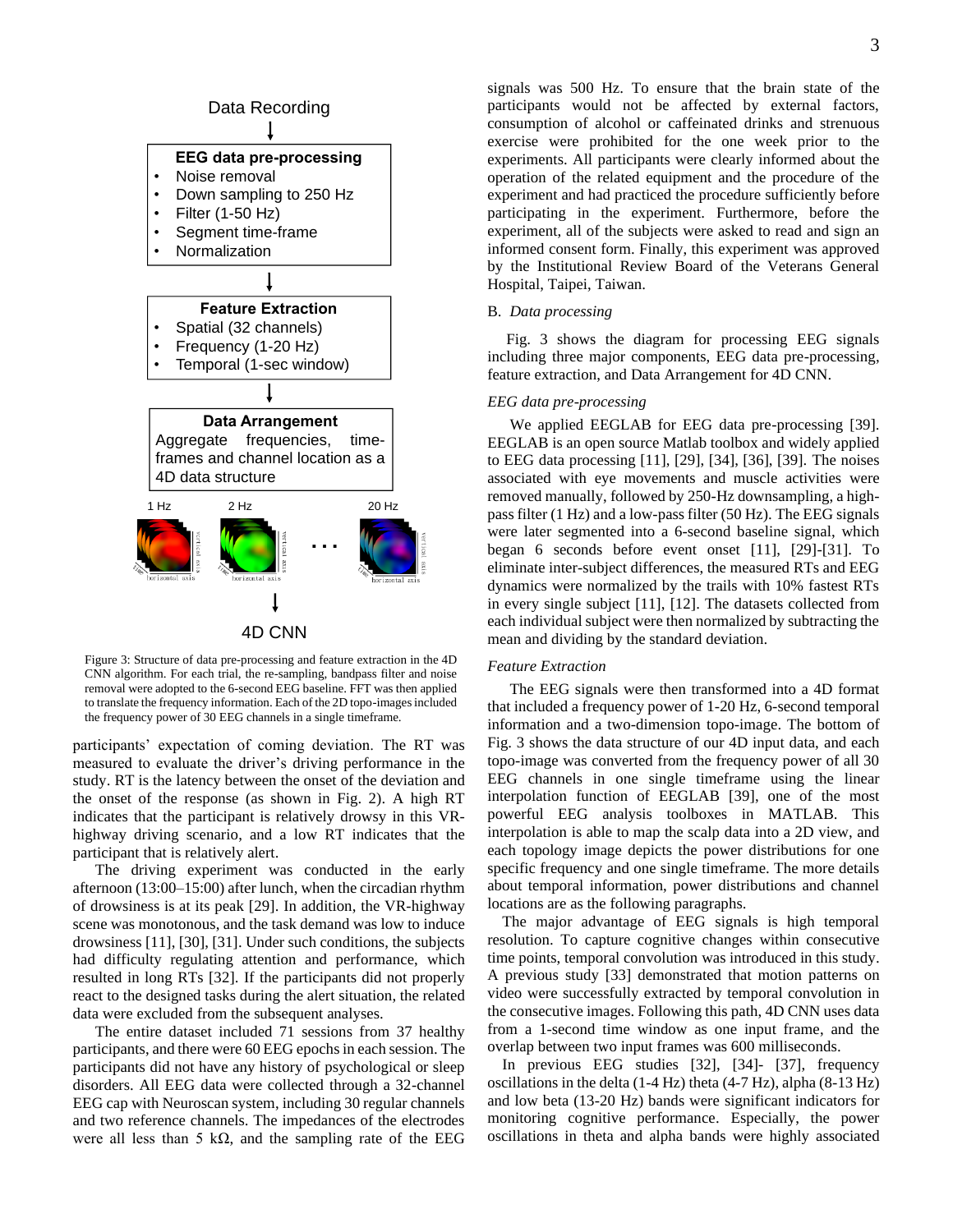Table 1: Configuration of 4D CNN, 3D CNN, CNN, ANN and LSTM

|                                     | 4D CNN                                      | 3D CNN                                                   | <b>CNN</b>                    | ANN.<br><b>LSTM</b> |  |  |  |  |  |
|-------------------------------------|---------------------------------------------|----------------------------------------------------------|-------------------------------|---------------------|--|--|--|--|--|
| Input layer                         |                                             |                                                          |                               |                     |  |  |  |  |  |
| 1 <sup>st</sup> convolutional layer | 16 kernels at size $3\times3\times3\times3$ | 16 kernels at size $3\times3\times3$                     | 16 kernels at size $3\times3$ |                     |  |  |  |  |  |
| 1 <sup>st</sup> max-pooling layer   | kernel size $2\times2\times2\times2$        | kernel size $2\times2\times2$                            | kernel size $2\times 2$       |                     |  |  |  |  |  |
| 2 <sup>nd</sup> convolutional layer | 32 kernels at size $3\times3\times3\times3$ | 32 kernels at size $3\times3\times3$                     | 32 kernels at size $3\times3$ |                     |  |  |  |  |  |
| $2nd$ pooling layer                 | kernel size $2\times2\times2\times2$        | kernel size $2\times 2$<br>kernel size $2\times2\times2$ |                               | 128 nodes           |  |  |  |  |  |
| 3rd convolutional layer             | 64 kernels at size $3\times3\times3\times3$ |                                                          | 64 kernels at size $3\times3$ |                     |  |  |  |  |  |
| 3 <sup>rd</sup> pooling layer       | kernel size $2\times2\times1\times1$        |                                                          | kernel size $2\times1$        |                     |  |  |  |  |  |
| <b>Fully connected layer</b>        | 128 nodes                                   | 128 nodes                                                | 128 nodes                     |                     |  |  |  |  |  |
| <b>Output layer</b>                 |                                             |                                                          |                               |                     |  |  |  |  |  |

with sustained attention [17]–[20]. However, most EEG studies observe the data orientation by averaging in one frequency band. There is a high possibility of ignoring essential information due to the elimination of fluctuations in frequency bands. To explore hidden information in frequency domains, this study considered the frequencies between 1 and 20 Hz. Fast Fourier Transform (FFT) was adopted.

#### *Data Arrangement for 4D CNN*

Fig. 3 shows the 4D data format of input data. The human brain is dominated by four major lobes, the frontal, parietal, temporal and occipital lobes. Each lobe is responsible for distinct cognitive functions [9], [31]-[34]. Electrodes are placed around the scalp to acquire brain information, and a 32-channel EEG cap was used in this study. In a previous study [22], the approach of using the topographic map (topo-map) was shown to be effective for tracking brain activity, which implies that the signals are inseparably associated with the electrode positions. To include channel location in the input data, a 2D topology image with a size of  $32\times32$ . For each trial, the brain dynamics 6 seconds before the deviation were extracted as the baseline signals. The extracted baseline signals were segmented into overlapping 1000-ms samples that were advanced in 600-ms steps, which totally resulted in 13 samples from each 6000-ms baseline. For each sample, 20 frequency bins (1 Hz - 20 Hz) were extracted by FFT. The feature dimension of each 1000-ms sample is 20 (20 frequency bins). By organizing input data into a 4D format, we were able to access the hidden information in the three domains (spatial, frequency and temporal domains) with a size of 32\*32\*20\*13.

The strength of learning visual patterns from local neighboring area (pixel) saves us from designing hand-craft feature extractors [23]. A typical CNN structure is composed of convolutional layers, pooling layers and fully connected layers. Along with dataflow, the low-level features (edges, lines, corners) are combined, evolved into high-level features and form abstract interpretations.

## C. *4D CNN*

This study proposes a 4D CNN for forecasting driving performance. 4D CNN is a CNN-based deep learning algorithm that is designed for the analysis of EEG signals, which includes more data dimensions than 2D and 3D CNNs. At the convolutional layer, 4D convolution is performed and defined as follows:

$$
v_{ij}^{wxyz} = relu\left(b_{ij} + \sum_{m} \sum_{p=0}^{P_i - 1} \sum_{q=0}^{Q_i - 1} \sum_{r=0}^{R_i - 1} \sum_{s=0}^{S_i - 1} W_{i \, j \, m}^{pqrs} v_{(i-1)m}^{(w+p)(x+q)(y+r)(z+s)}\right)
$$

where  $v_{ij}^{wxyz}$  is the unit of the w, x, y and z positions of the feature map between the *i*th and *j*th layers;  $b_{ij}$  is the bias between the two layers; *m* represents the  $m^{th}$  filter in the convolutional layer;  $P$ ,  $Q$ ,  $R$  and  $S$  are the kernel size of the filters;  $W_{i j j m}^{pqrs}$  are the kernel weights at the  $pq r$  position of the  $m<sup>th</sup>$  filter; and *relu* is an activation function for accelerating the convergence speed during training [23].

Each unit in the output feature map is the result of the inner product of kernels and feature map of the previous layer, where  $v_{(i-1)m}^{(w+p)(x+q)(y+r)(z+s)}$  is the feature map of the previous layer. Bias and kernel weights are trained by backpropagation, following the same approach as in CNN. In the pooling layer, a 4D pooling layer is adopted to down-sample the data points of the feature maps.

In the current study, the 4D CNN net was designed as nine layers including an input layer, a convolutional layer (16 filters), a max-pooling layer, a convolutional layer (32 filters), a maxpooling layer, a convolutional layer (64 filters), a max-pooling layer, a fully connected layer (128 nodes) and an output layer. All of the activation functions in the convolutional layers and the fully connected layer were applied using rectified linear units (ReLUs).

The 4D CNN algorithm was trained through backpropagation with a batch size of eight. The optimizer was Adaptive Moment Estimation (ADAM). The initial learning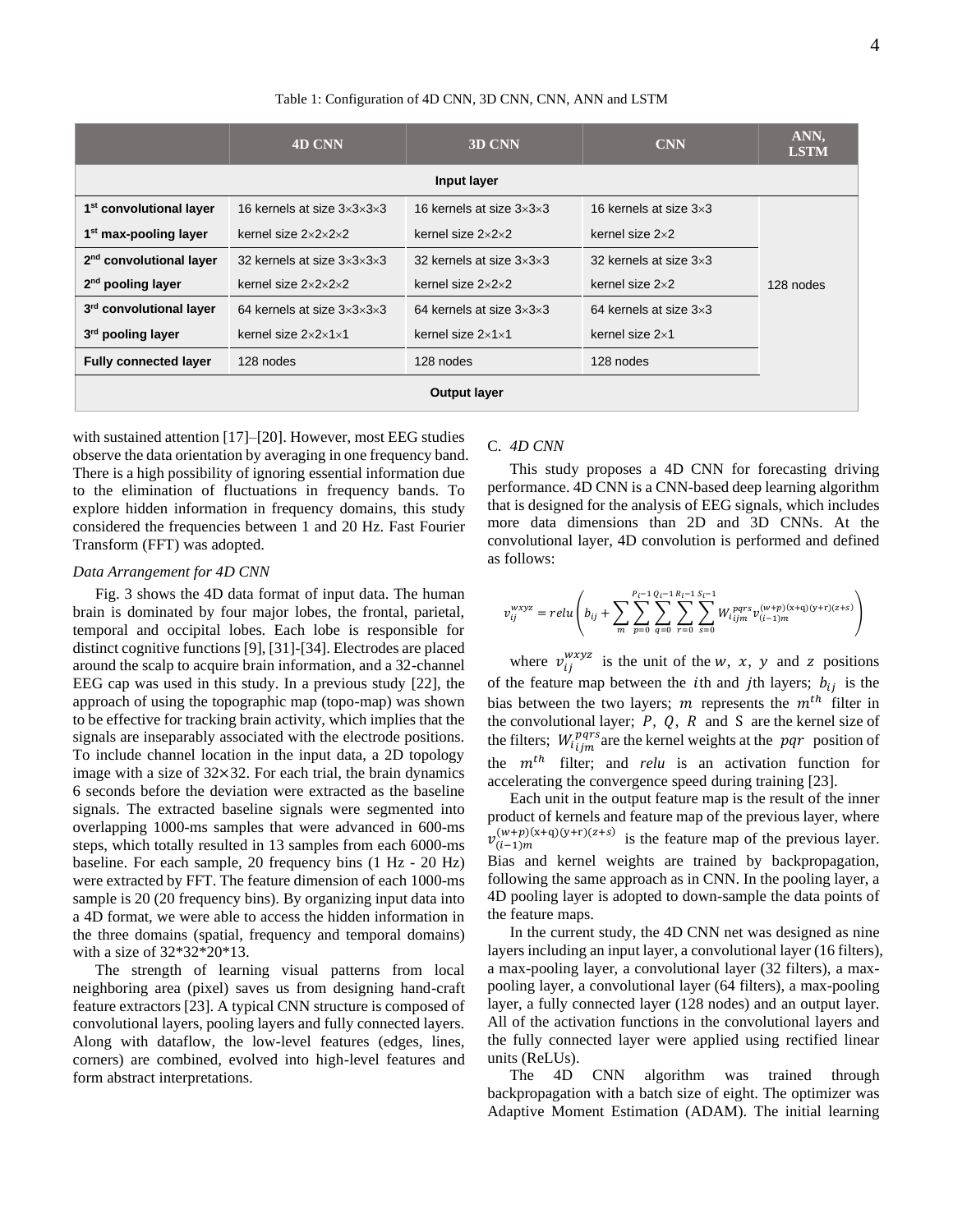| Model       | <b>RMSE</b>       |             | Error rate        |             | Correlation coefficient |             | Number of<br>trainable |
|-------------|-------------------|-------------|-------------------|-------------|-------------------------|-------------|------------------------|
|             | Average           | Improvement | Average           | Improvement | Average                 | Improvement | parameters             |
| <b>ANN</b>  | $0.619 + 0.137$   | 8.89 %      | $0.316 + 0.047$   | 10.40%      | $0.210 + 0.186$         | 31.65%      | 76.928                 |
| <b>CNN</b>  | $0.599+0.149$     | 5.91 %      | $0.297+0.061$     | 4.88 %      | $0.217 + 0.171$         | 27.47%      | 121.857                |
| <b>LSTM</b> | $0.616 + 0.145$   | 8.50 %      | $0.318 + 0.045$   | 10.96 %     | $0.106 + 0.082$         | 161%        | 373,377                |
| <b>SVR</b>  | $0.620 + 0.249$   | $9.00\%$    | $0.317 + 0.047$   | 10.74 %     | $0.216 + 0.135$         | 28.11%      |                        |
| 3D CNN      | $0.586 + 0.136$   | 3.82 %      | $0.293 + 0.052$   | 3.45 %      | $0.247 + 0.187$         | 11.98%      | 1.544.481              |
| 4D CNN      | $0.564 \pm 0.139$ |             | $0.283 \pm 0.066$ |             | $0.277 \pm 0.182$       |             | 2,830,465              |

Table 2: Results of 4D CNN, 3D CNN, CNN, ANN, LSTM and SVR



Figure 4: Performance of (a) RMSE (b) correlation coefficient among all models. Star indicates p-value is less than 0.05.

rate was 0.001 and was divided by five when the validating error improvement (10% of the training data) was less than 1%.

### D. *Evaluation Criteria*

This study compared the system performance with state-ofthe-art algorithms, namely, 3D CNN, CNN, artificial neural network (ANN), support vector regression (SVR) and Long Short-Term Memory (LSTM). Table 1 lists the structures and parameters of 4D CNN, 3D CNN, CNN, ANN and LSTM. To ensure comparability, the network configurations for 4D CNN, 3D CNN and CNN are identical, e.g., the width of the convolutional layer is 1. The only difference is the kernel size for fitting with input data. For input data, the 4D CNN algorithm uses a 4D topo-image of size 32×32×20×13 (x-axis and y-axis of the topo-image, timeframes and frequency bins). 3D CNN and LSTM takes data of size  $32 \times 13 \times 20$  (EEG channels, timeframes and frequency bins). CNN, ANN and SVR takes in 2D images of size 32×20 (EEG channels and frequency).

In the experiments, leave-one-subject-out cross validation was used. Seventy sections (4200 epochs) were taken as the training set, 10% of the training set was used as the validation set (420 epochs), and one section was used as the testing set (60 epochs). These steps were repeated 71 times to complete the cross validation (71 experimental sessions). To prevent overfitting, this study adopted an early stop: the training was terminated if there was no significant improvement in the validation performance for consecutive 700 iterations.

The root mean square error (RMSE), correlation coefficient and the error ratio between the predicted driving performance and the ground truth (the observed driving performance) were introduced to evaluate the performance. The RMSE represented the standard deviation between the predicted driving performance and ground truth. The error ratio and correlation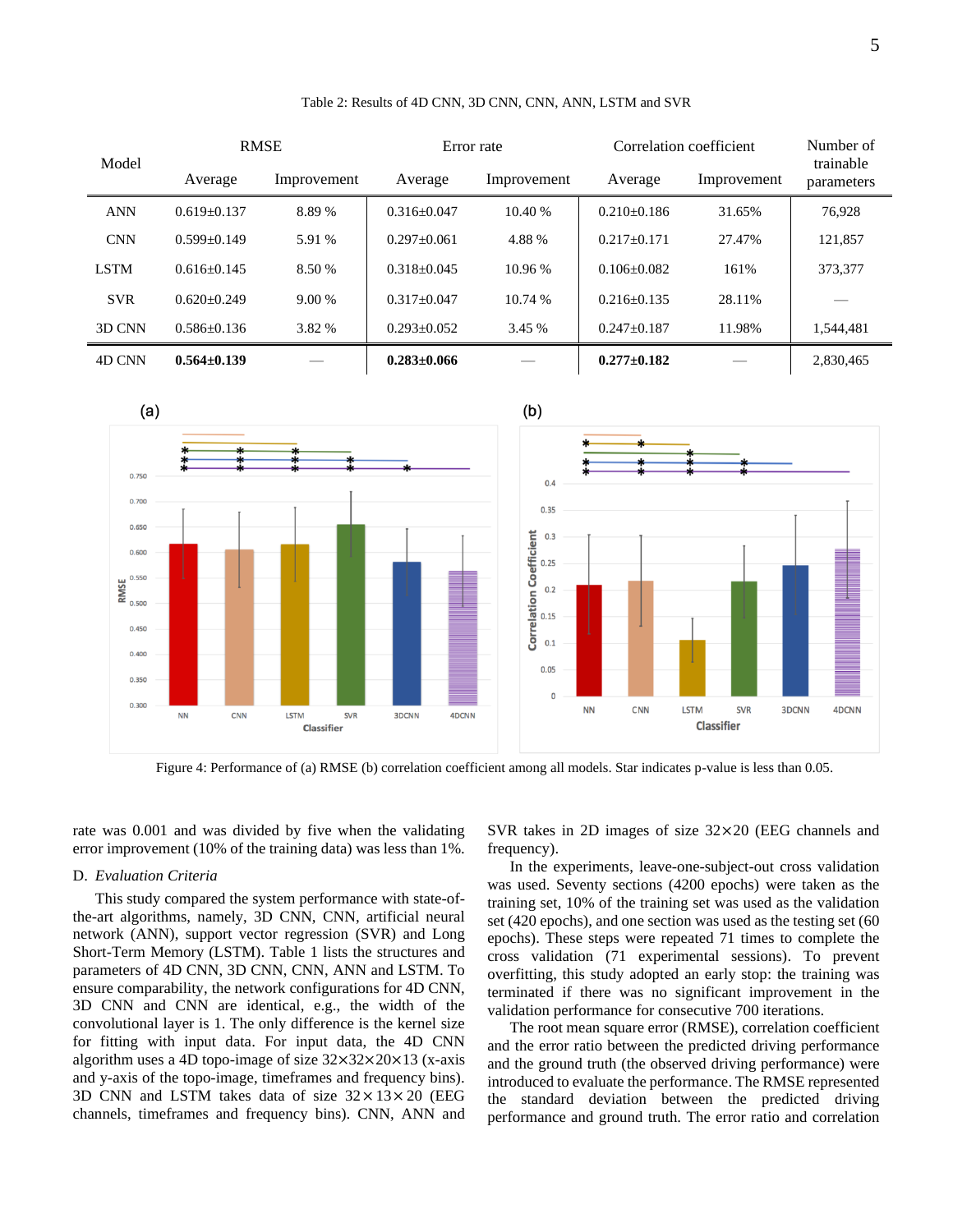

Figure 5: The topo-images of brain activity. (a)-(d) show the topo-images of delta band for four trails. (e)-(h) show the topo-images of theta band for four trails. (i)-(l) show the topo-images of alpha band for four trails. (m) A comparison of the predicted RT of 4D CNN (orange line) and the true RT (black line) in a single session.

coefficient were used to evaluate the overall performance, which is calculated as follows:

## | observed driving performance - predicted driving performance observed driving performance

 4D CNN was programmed using Python 2.7 and TensorFlow 1.0 and was run on a cluster with 128 GB RAM, 2400 MHz, DDR4, Intel Xeon E5-2680 v3 CPU and NVIDIA Quadro K2200 GPU to boost the training speed.

## III. RESULTS AND DISCUSSION

#### *A. Prediction Performance*

 Table 2 shows the predicted driving performance obtained with 4D CNN, 3D CNN, CNN, ANN, SVR and LSTM. The first two columns show the RMSE values and improvement rates. The RMSE of 4D CNN was 0.5638±0.1391, which

corresponds to an improvement in performance of 3.82%, 5.91%, 8.89%, 9.00% and 28.11% compared with 3D CNN, CNN, ANN, SVR and LSTM, respectively. The error rate of 4D CNN also outperformed the error rates of the other algorithms: the error rate of 4D CNN was 3.45% better than that of 3D CNN and 4.88% better than that of CNN. Similarly, 4D CNN showed 10.4% and 10.74% improved error rates compared with those of the shallow algorithms ANN and SVR, respectively, and a 10.96% improvement in the error rate compared with LSTM. 4D CNN also showed a relatively high correlation coefficient among the other models.

To evaluate whether the improvement was statistically significant, the RMSE and correlation coefficient were evaluated using a T-test, as shown in Fig. 4. A star indicates a p-value less than 0.05. As shown in Fig. 4(a), the RMSE performance of 4D CNN was significantly different compared with that of the other models. The same finding was obtained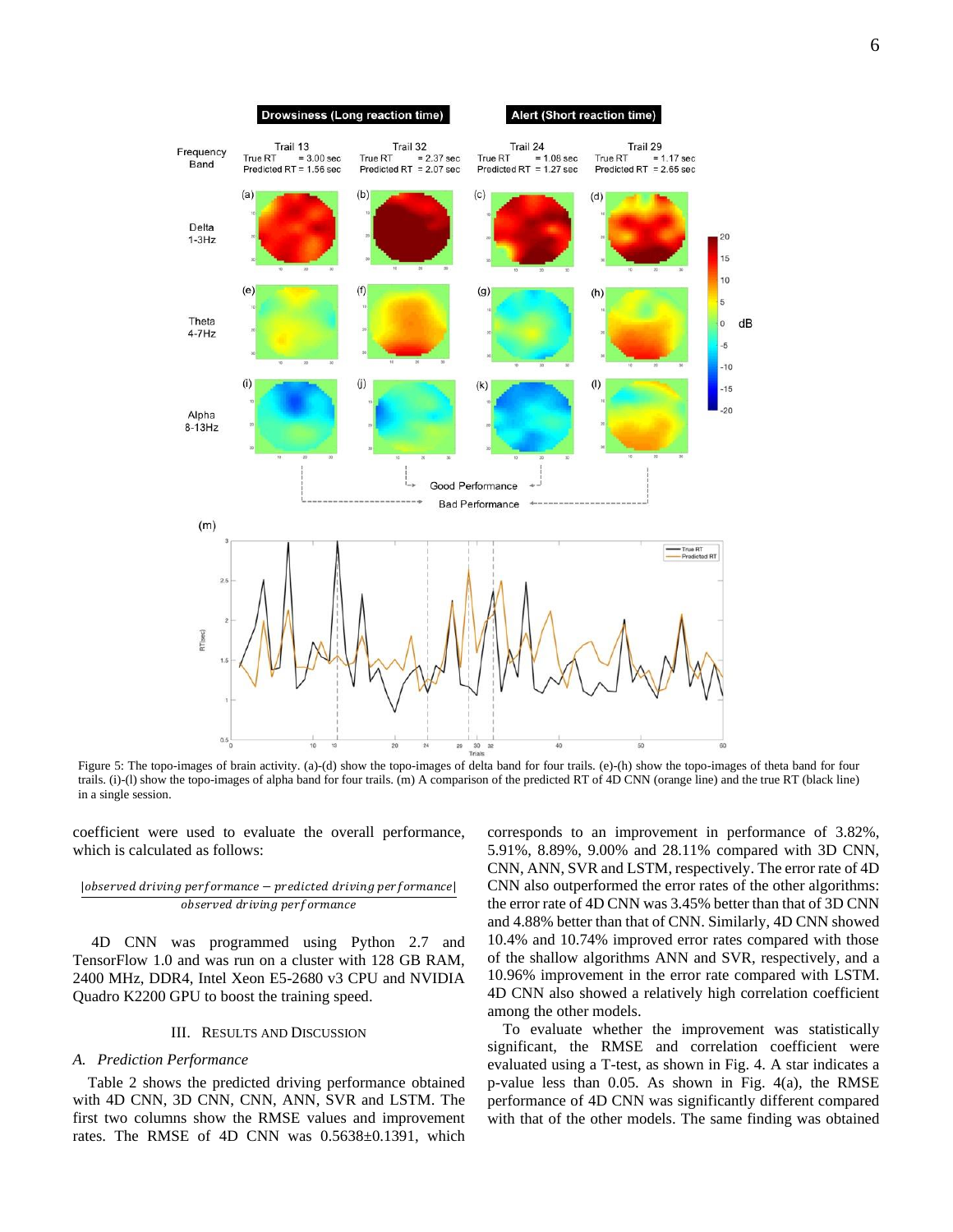for the correlation coefficients of the other models, with the exception of 3D CNN, as illustrated in Fig. 4(b).

# *B. Changes in the Human Brain*

It is worth investigating whether the features learned by 4D CNN can effectively predict the fatigue level. Thus, we focused on exploring the relationships between the changes in driving performance and human brain dynamics. In the following discussion, we show the topo-images in the delta, theta and alpha bands under alert and drowsy conditions.

Fig. 5(m) depicts the true driving performance (black line) and predicted driving performance by 4D CNN (orange line) in one session. To investigate the brain dynamics under good driving performance (shorter RTs) and bad driving performance (long RTs), four EEG epochs were selected for further discussions. Epochs 13 and 24 were selected due to the short real RTs. Epochs 29 and 32 listed longer real RTs. The predicted RTs and the real RTs for these four selected EEG epochs are listed in Fig. 5. Moreover, there were two EEG epochs (epoch 13 and epoch 29) with large errors (bad performance) and two trials (epoch 24 and epoch 32) with small predicted errors (good performance). The participant might not feel drowsy while responding to the car deviation in EEG epoch 13 since there were low real RTs in the previous and following EEG epochs. Therefore, the participant may still be at a high arousal level, and the low RT was predicted based on the recorded EEG signals. In EEG epoch 29, a large difference between the real RT and predicted RT was discovered. The trend in real RTs was increased from epoch 24, and the increased trend indicates that the participant might start to feel drowsy. However, the participant may still handle the lanekeeping task with accepted performance as he/she notices the deviation in the beginning of EEG epoch. One can have similar experiences in real life; for example, one can still maintain the car to avoid accidents despite feeling tired. In this case, low real RT and brain patterns with a low level of arousal should be recorded. In this study, the RTs were predicted based on the brain dynamics and the 4D CNN model. The high predicted RT can be imaged in this trained 4D CNN model since the recorded brain patterns in EEG epoch 29 might indicate that the participant already feels sleepy.

#### *Brain Dynamics*

Fig. 5(a)-(l) depict the human brain changes in the selected EEG epochs with long and short RTs to explore the relationships between brain dynamics in specific bands and driving performance. Fig.  $5(a)-(d)$ ,  $(e)-(h)$ , and  $(i)-(l)$  show the topo-images of the delta (1-3 Hz), theta (4-7 Hz) and alpha (8- 13 Hz) bands, respectively. The subfigures in the second and third rows were extracted from the EEG epoch with a small difference between the real RTs and predicted RTs. On the other hand, the subfigures in the first and fourth rows list the brain patterns in the EEG epochs with large differences between the predicted RTs and real RTs.

According to previous studies, the brain dynamics in the theta and alpha bands are positively correlated with the attentional demands or levels of arousal [31], [38]. In particular, researchers have mainly focused on the changes in the frontal and posterior cingulate cortex (parietal and occipital lobes) [36]-[38]. The longer predicted RTs in epochs 32 (2.37 seconds) and 29 (2.65 seconds) show that the brain patterns can be linked to the related phenomenon at a low level of arousal. In EEG epochs 32 (Fig. 5(f) and (j)) and 29 (Fig. 5(h) and (j)), the higher posterior theta, frontal alpha, and posterior alpha can also be observed. On the other hand, the brain dynamics in epochs 13 (1.56 seconds) and 24 (1.27 seconds) are associated with a high level of arousal due to the shorter predicted RTs. The decreased posterior theta and alpha activations can also be extracted through the proposed 4D CNN model (ref. Fig. 5(e), (i), (g) and (k)). In short, the proposed 4D CNN obtained a higher RT while there were increased theta and alpha activations in the posterior region. These results in Table 2 and Fig. 5 show that 4D CNN has better ability to extract the significant brain features for forecasting driving performance.

Deep learning is a powerful tool which can be applied to various fields. In the current research, the EEG patterns with spatial (32 channels, two dimensions), frequency (1-20 Hz, one dimension) and temporal (13 frames, one dimension) information have been used. As the results are shown in Table 2, the performance is the best but more trainable parameters are also required. The time cost for EEG feature processing and driving performance prediction is associated with capabilities of hardware. Previous researches indicated the normal driving performance (without drowsiness) was in the range of  $0.6 - 1.2$ second [31], [34]-[36]. In this experiment, it takes  $0.1441 \pm$ 0.0036 second for EEG feature processing and  $0.2197 \pm 0.0075$ second for driving performance prediction on the well-trained 4DCNN model which is less than the real driving performance in the awake situation. There is no doubt that the processing time of applying 4DCNN model on driving performance estimation can be further improved with state-of-the-art technology such as cloud, fog and parallel computing. Moreover, the size of data set is relatively small. First, the size of data set is relatively small. There are totally 71 experimental sessions from 37 participants in the current research. The subjective difference is always a big problem in modelling biosignals and brain-computer interface, especially the real-life application. We will conduct large scale experiment to collect more physiological information in a long-term period. Second, more cognitive tasks can be included to simulate the real driving environment in which the changes of cognitive workload, stress or fatigue can be assessed for building more stable models. Finally, the 71 experimental sessions are collected in one VR-based driving scenario. However, the realworld applications are the goals in near future. Therefore, some real-world experiments will be conducted to test the performance and stability as getting ethics approval from Institutional Review Board.

# IV. CONCLUSION

 This study proposes a 4D CNN-based algorithm to forecast driver performance based on recorded EEG signals. This 4D CNN approach helps narrow down the position of significant features and preserve the signal trend for monitoring purposes. To demonstrate the capability of 4D CNN, three indexes (RMSE, error rate and correlation coefficient) were evaluated for comparison purposes. The RMSE of 4D CNN was improved compared with those of 3D CNN, CNN, ANN, SVR and LSTM by 3.82%, 5.91%, 8.89%, 9.00% and 8.5%, respectively.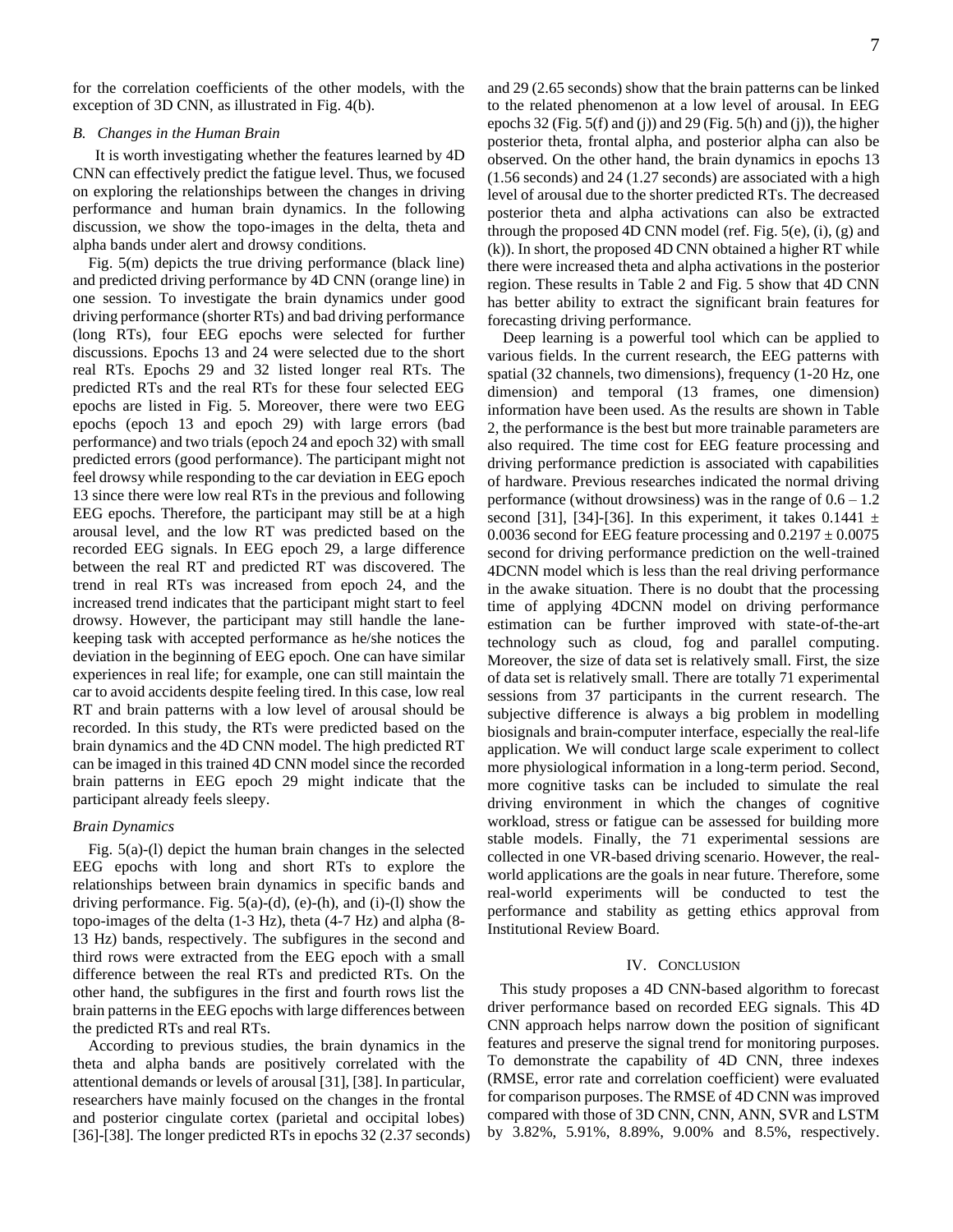Meanwhile, the error rate of 4D CNN was better than the error rates of 3D CNN, CNN, ANN, SVR and LSTM by 3.45%, 4.88%, 10.4%, 10.74% and 10.96%, respectively. The analysis of the correlation coefficients showed the competitive performance of 4D CNN compared with the other models. The P-values of the RMSE and correlation coefficient demonstrated the significant improvement of the application of 4DCNN over the other methods. The relationships between the changes in driving performance and human brain dynamics were also explored through the characteristics of the CNN. These results indicate that 4D CNN can extract essential features from highdimensional EEG data to accurately forecast the fatigue level. Based on the final performance and these significant features, we envision that deep learning might open a new branch between translation neuroscience and real-world applications, but the current research is far from real-life application. In further research, we will leverage the pretrained model and image processing technologies to build a closed-loop system for monitoring the fatigue level and detecting the onset of lane deviation, respectively. This new research might benefit realworld applications(e.g., autonomous driving) in the near future.

#### ACKNOWLEDGMENTS

 This work was supported in part by the Australian Research Council (ARC) under discovery grant DP180100670 and DP180100656. Research was also sponsored in part by the Australia Defence Innovation Hub under Contract No. P18- 650825 and US Office of Naval Research Global under Cooperative Agreement Number ONRG - NICOP - N62909- 19-1-2058. We also thank the NSW Defence Innovation Network and NSW State Government of Australia for financial support in part of this research through grant DINPP2019 S1- 03/09. The work was also supported by Taiwan Ministry of Science and Technology under the Grant MOST 108-2321-B-038-005-MY2 and MOST108-2628-E-019-001-MY3.

#### **REFERENCES**

- [1] World Health Organization. Dept. of Violence, et al. "Global Status Report on Road Safety: Time for Action," *World Health Organization*, 2009.
- [2] T. Rosenbloom, A. Shahar, A. Elharar, and O. Danino, "Risk perception of driving as a function of advanced training aimed at recognizing and handling risks in demanding driving situations," *Accid. Anal. Prev.*, vol. 40, no. 2, pp. 697–703, 2008.
- [3] World Health Organization, "World Health Statistics 2008," *World Health Organization*, 2008.
- [4] I. D. Brown, "Driver fatigue," *Human Factors: The Journal of the Human Factors and Ergonomics Society*, vol. 36, pp. 298-314, 1994.
- [5] P. Thiffault and J. Bergeron, "Monotony of road environment and driver fatigue: a simulator study," *Accid. Anal. Prev.*, vol. 35, no. 3, pp. 381– 391, 2003.
- [6] Y. I. Noy, W. J. Horrey, S. M. Popkin, S. Folkard, H. D. Howarth, and T. K. Courtney, "Future directions in fatigue and safety research," *Accid. Anal. Prev.*, vol. 43, no. 2, pp. 495–497, 2011.
- [7] K. Idogawa, "On the brain wave activity of professional drivers during monotonous work," *Behaviormetrika*, vol. 18, pp. 23-34, 1991
- [8] T. J. Balkin, W. J. Horrey, R. C. Graeber, C. A. Czeisler, and D. F. Dinges, "The challenges and opportunities of technological approaches to fatigue management," *Accid. Anal. Prev.*, vol. 43, no. 2, pp. 565–572, 2011.
- [9] G. Borghini, L. Astolfi, G. Vecchiato, D. Mattia, and F. Babiloni, "Measuring neurophysiological signals in aircraft pilots and car drivers for the assessment of mental workload, fatigue and drowsiness," *Neurosci. Biobehav. Rev.*, vol. 44, pp. 58–75, 2014.
- [10] C. Zhao, C. Zheng, M. Zhao, Y. Tu and J. Liu, "Multivariate autoregressive models and kernel learning algorithms for classifying driving mental fatigue based on electroencephalographic," *Expert Systems with Applications*, 2010
- [11] R. Wu, C. Lin and S. Liang, "Estimating driving performance based on EEG spectrum and fuzzy neural network", *2004 IEEE International Joint Conference on Neural Networks*, 2004.
- [12] C. T. Lin et al., "Wireless and Wearable EEG System for Evaluating Driver Vigilance," *IEEE Trans. Biomed. Circuits Syst.*, vol. 8, no. 2, pp. 165–176, 2014.
- [13] R. R. Johnson, D. P. Popovic, R. E. Olmstead, M. Stikic, D. J. Levendowski, and C. Berka, "Drowsiness/alertness algorithm development and validation using synchronized EEG and cognitive performance to individualize a generalized model," *Biol. Psychol.*, vol. 87, no. 2, pp. 241–250, 2011.
- [14] R. N. Khushaba, S. Kodagoda, S. Lal, and G. Dissanayake, "Driver Drowsiness Classification Using Fuzzy Wavelet-Packet-Based Feature-Extraction Algorithm," *IEEE Trans. Biomed. Eng.*, vol. 58, no. 1, pp. 121–131, 2011.
- [15] Y. Dong, Z. Hu, K. Uchimura, and N. Murayama, "Driver Inattention Monitoring System for Intelligent Vehicles: A Review," *IEEE Trans. Intell. Transp. Syst.*, vol. 12, no. 2, pp. 596–614, 2011.
- [16] R. Rosipal et al., "EEG-Based Drivers' Drowsiness Monitoring Using a Hierarchical Gaussian Mixture Model," in *International Conference on Foundations of Augmented Cognition*, pp. 294–303, 2007.
- [17] A. Sharma, "Epileptic seizure prediction using power analysis in beta band of EEG signals," in *2015 International Conference on Soft Computing Techniques and Implementations (ICSCTI)*, pp. 117–121, 2015.
- [18] O. Aydemir, "Olfactory Recognition Based on EEG Gamma-Band Activity," *Neural Comput.*, vol. 29, no. 6, pp. 1667–1680, 2017.
- [19] C. Dissanayaka et al., "Sleep onset detection with multiple EEG alphaband features: Comparison between healthy, insomniac and schizophrenic patients," in *2015 IEEE Biomedical Circuits and Systems Conference (BioCAS)*, pp. 1–4, 2015.
- [20] A. Chatchinarat, K. W. Wong, and C. C. Fung, "A comparison study on the relationship between the selection of EEG electrode channels and frequency bands used in classification for emotion recognition," in *2016 International Conference on Machine Learning and Cybernetics (ICMLC)*, vol. 1, pp. 251–256, 2016.
- [21] S. Terachi and Y. Tanaka, "Detailed study of temporal variations of EEG by improved MEM spectral analysis with high resolution power, in *Proceedings of the Sixth International Symposium on Signal Processing and its Applications*, vol. 1, pp. 230–233 vol.1, 2001
- [22] L. S. Hooi, H. Nisar, and Y. V. Voon, "Comparison of motion field of EEG topo-maps for tracking brain activation," in *2016 IEEE EMBS Conference on Biomedical Engineering and Sciences (IECBES)*, pp. 251–256, 2016.
- [23] A. Krizhevsky, I. Sutskever, and G. E. Hinton, "Imagenet classification with deep convolutional neural networks," in *Advances in Neural Information Processing Systems*, pp. 1097–1105, 2012.
- [24] O. Abdel-Hamid, A. r Mohamed, H. Jiang, and G. Penn, "Applying Convolutional Neural Networks concepts to hybrid NN-HMM model for speech recognition," in *2012 IEEE International Conference on Acoustics, Speech and Signal Processing (ICASSP)*, pp. 4277–4280, 2012.
- [25] L. Jingwei, C. Yin, and Z. Weidong, "Deep learning EEG response representation for brain computer interface," in *2015 34th Chinese Control Conference (CCC)*, pp. 3518–3523, 2015.
- [26] M. Hajinoroozi, Z. Mao, and Y. Huang, "Prediction of driver's drowsy and alert states from EEG signals with deep learning," in *2015 IEEE 6th International Workshop on Computational Advances in Multi-Sensor Adaptive Processing (CAMSAP)*, pp. 493–496, 2015.
- [27] N. Lu, T. Li, X. Ren, and H. Miao, "A Deep Learning Scheme for Motor Imagery Classification based on Restricted Boltzmann Machines," *IEEE Trans. Neural Syst. Rehabil. Eng.*, vol. 25, no. 6, pp. 566–576, 2017.
- [28] S. Stober, D. J. Cameron, and J. A. Grahn, "Using Convolutional Neural Networks to Recognize Rhythm Stimuli from Electroencephalography Recordings," in *Proceedings of the 27th International Conference on Neural Information Processing Systems*, Cambridge, MA, USA, pp. 1449–1457, 2014.
- [29] C. T. Lin, I. F. Chung, L. W. Ko, Y. C. Chen, S. F. Liang and J. R. Duann,"EEG-Based Assessment of Driver Cognitive Responses in a Dynamic Virtual-Reality Driving Environment", IEEE Trans. Biomed.